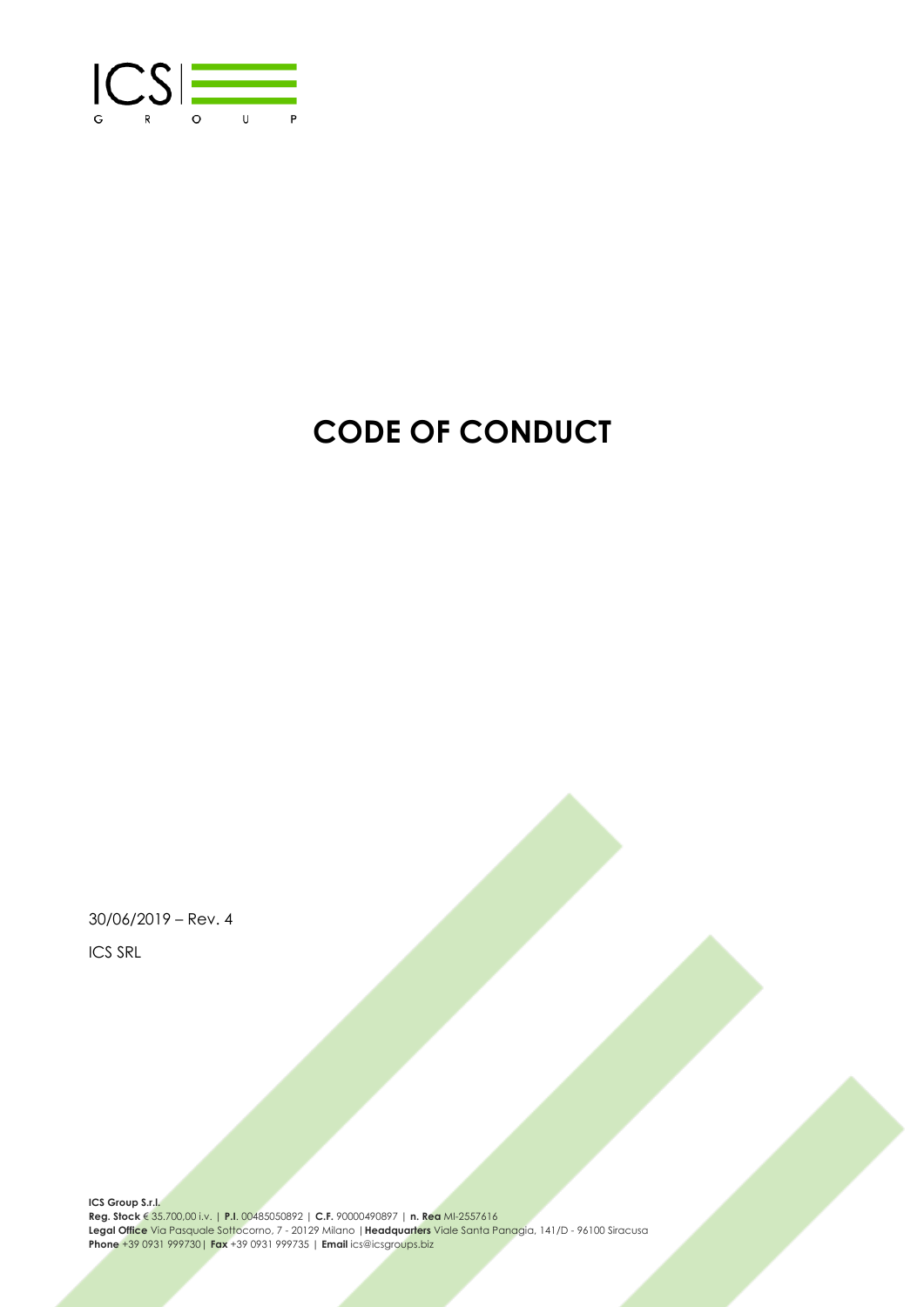

## Summary

| Code of Conduct                                              | 3  |
|--------------------------------------------------------------|----|
| Ethical values of the company                                | 4  |
| <b>Business operating principles</b>                         | 4  |
| Addressees of the Code of Conduct                            | 5  |
| Applications and requirements of the Code of Conduct         | 6  |
| Principles of Conduct with Employees and associates          | 8  |
| Accuracy and transparancy of accounting and internal control | 10 |
| Relations with third parties                                 | 10 |
| <b>Customer relations</b>                                    | 11 |
| Integrity of services                                        | 11 |
| Relations with suppliers and external consultants            | 12 |
| Relations with the public administration                     | 12 |
| Relations with judicial and other institutional authorities  | 13 |
| Relations with politics and trade unions                     | 13 |
| Relations with other interlocutors                           | 13 |
| Sponsorships                                                 | 14 |
| Relations with members                                       | 14 |
| <b>External communications</b>                               | 14 |
| Intellectual property                                        | 15 |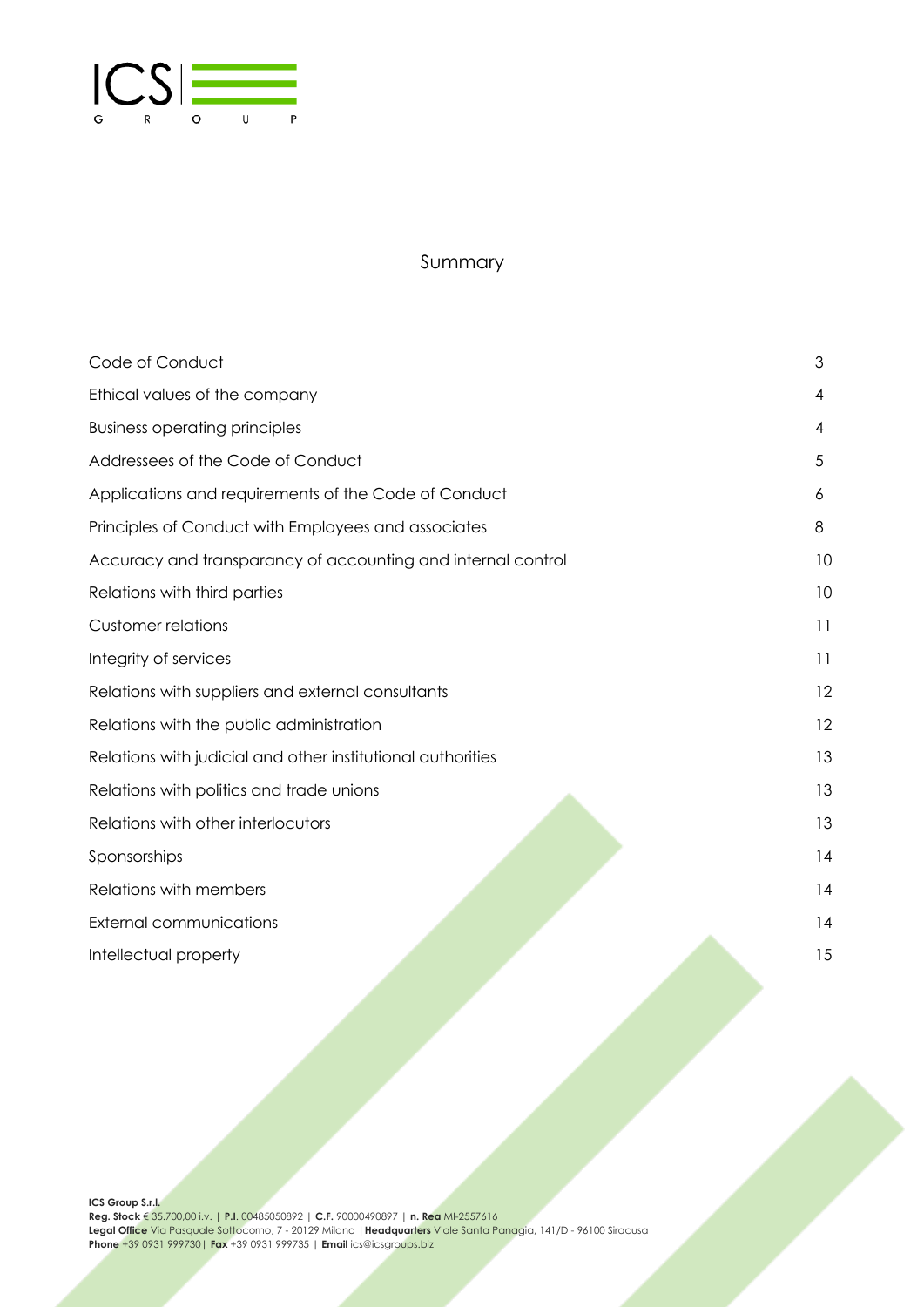

ICS Group (hereafter ICS) founded in 1979, is active in the energy, chemical and petrochemical sector, supplies primary oil companies, energy utilities, asset management companies and investment funds, government departments such as the Defense Logistic Agency Energy (DESC / USA) and the Italian Navy, insurance companies and international shipowners, inspection, verification, analysis and certification services for oil, petrochemical and bulk products.

ICS operates through a network of offices and affiliated companies present in Italy and worldwide.

With many years of experience in the energy sector, ICS has created, through a diversification strategy, a new business division dedicated to the world of Renewable Energy which, based on the specific development needs of its customers, is responsible for managing and taking care of the entire investment process offering, also through partner companies, Project Development, EPC and O&M Contractor and Investment Advisor services.

ICS always looks beyond the expectations of customers and companies to offer market-leading services wherever it is needed.

Our skills are constantly perfected to guarantee excellence, they are the heart of who we are.

ICS has always inspired its business to principles of ethical integrity and, consistently, has deemed it appropriate to equip the Company itself with a Code of Conduct that collects these values and establishes the principles and rules of conduct that follow from them and which compliance with the corporate bodies, management, service providers, external collaborators and any person who cooperates in any capacity with the ICS Group (hereinafter the Recipients).

We try to be the emblem of our passion, integrity, entrepreneurship and our spirit of innovation, always striving to keep faith with our vision.

These values guide us in everything we do and are considered the fundamental basis of ICS strategic planning, objectives and operational management.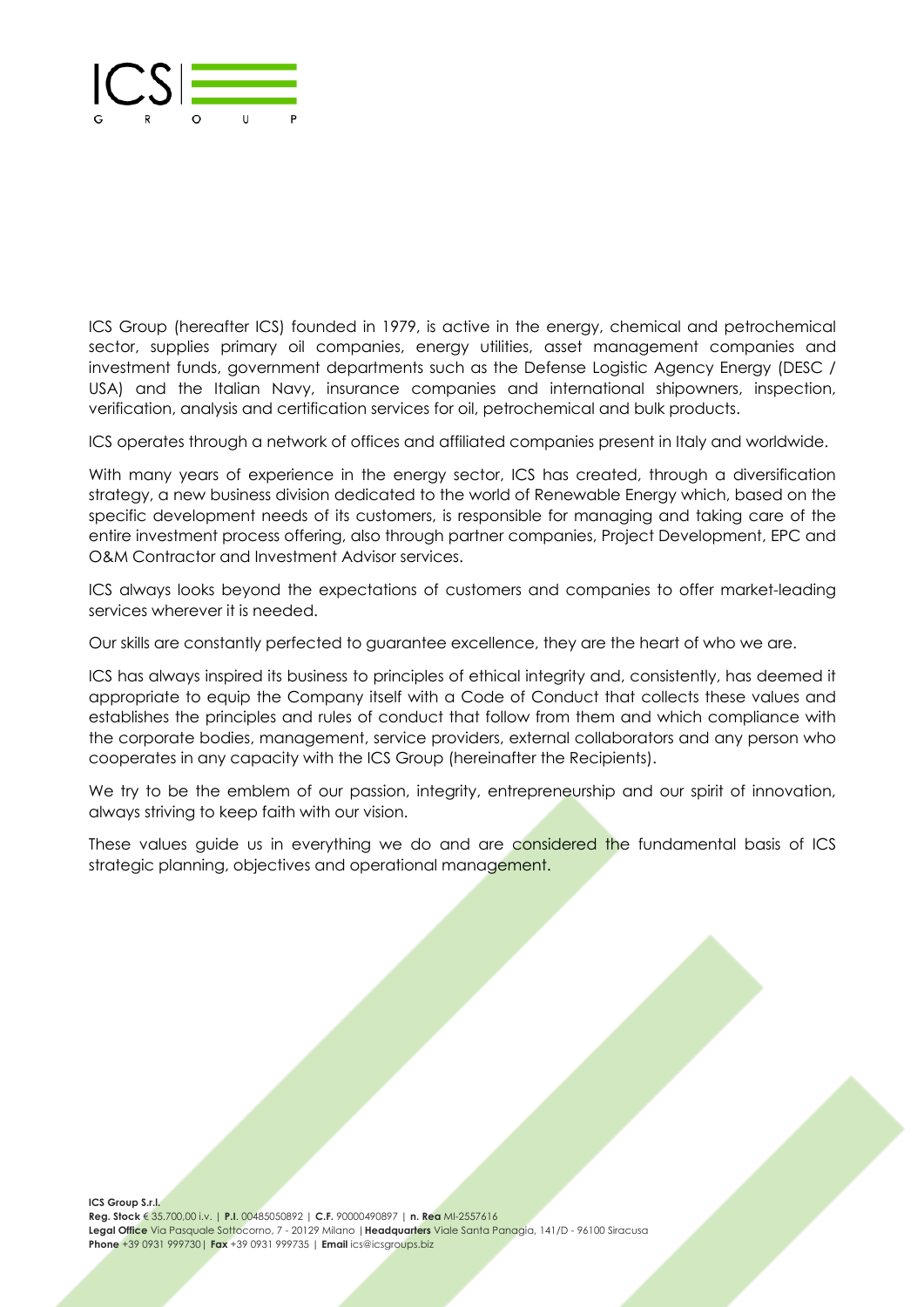

# **Code of Conduct**

The Code of Conduct (hereafter Code) of ICS and the Group companies therefore collects the principles and general rules of conduct that must be observed in order to ensure the proper functioning, reliability and reputation of ICS and the companies from the itself controlled, directly or indirectly.

ICS, like all Group companies, is particularly careful in promoting the application of the principles contained in the Code to its business in the belief that ethics in conducting business is the basis of the success of the company and represents the best expression of the its own image, element, the latter, which constitutes a primary and essential value for the ICS Group.

The ICS Group considers compliance with the laws and regulations applicable in all the countries in which it operates, fairness and transparency in the conduct of business essential.

In particular, the directors of the ICS Group companies are required to be inspired by the principles of the Code in setting corporate objectives, in carrying out projects, and in any management decision or action.

Similarly, executives and managers of corporate functions, in concretely implementing the management activity of the Group companies, must be inspired by the same principles, both internally, thus strengthening cohesion and the spirit of mutual collaboration, and in vis-à-vis third parties, with an explicit prohibition on resorting to illegitimate favoritism, collusive practices, corruption and / or solicitation of personal advantages for oneself or for others.

ICS and the Group companies undertake to ensure the maximum dissemination of this Code by arranging every useful knowledge tool and carrying out a process of raising awareness of its contents, as well as constantly checking the degree of compliance within the Group itself and, finally, to update it in line with the Group's organizational, commercial and financial developments.

The Recipients must therefore actively contribute to the implementation of the Code of Ethics and report any problems or deficiencies to the competent control body (chief compliance officer).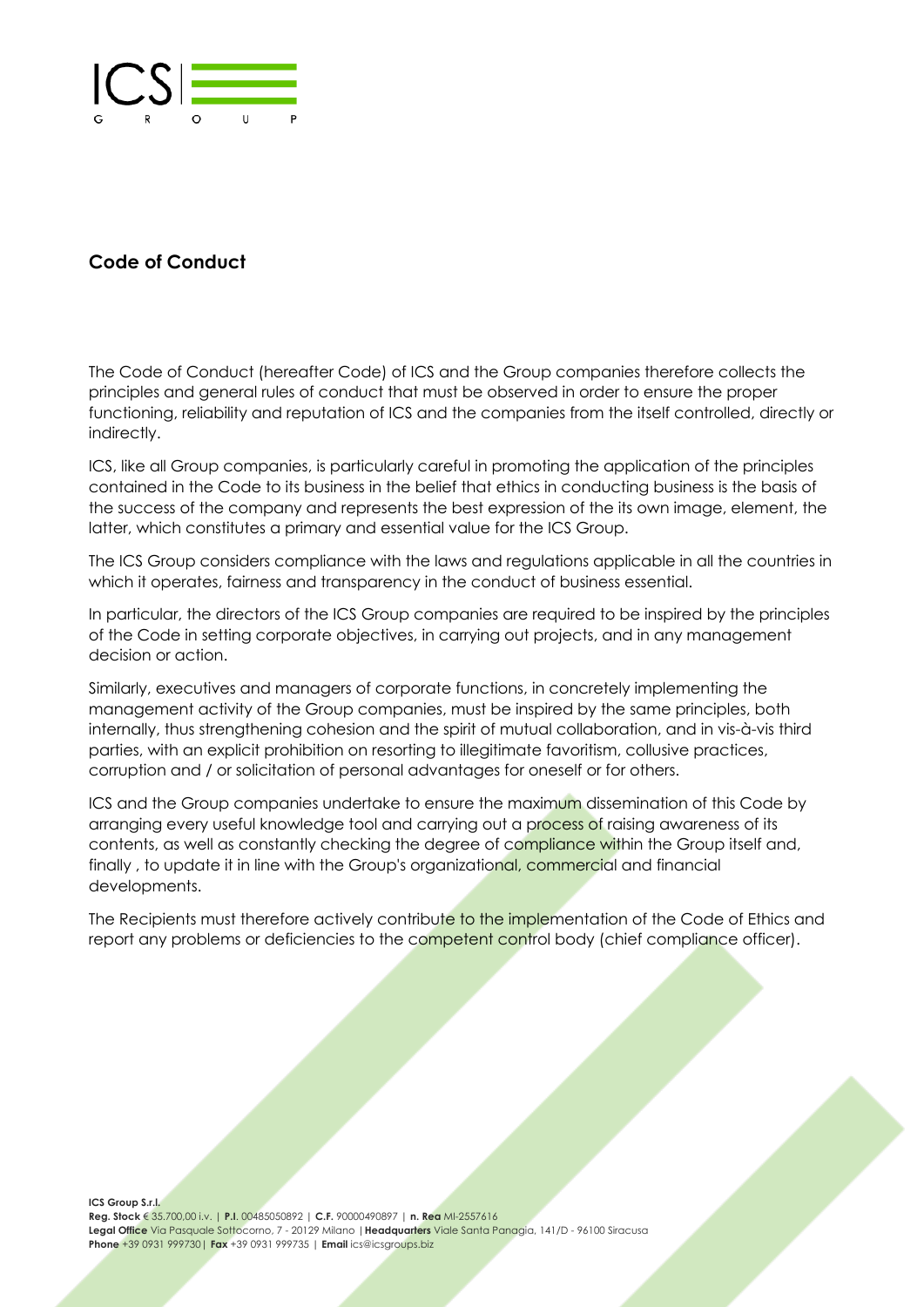

# **Ethical values of the company**

In order to achieve its objectives, ICS and the Group companies assume as their ethical values:

- **TRUST:** this is our most precious resource, the foundation of our brand and our reputation. Customers rely on our integrity and trust must always be nurtured and protected. ICS 'success is based on the trust it gains day after day from its customers, collaborators, partners and communities in which it does business.
- **HONESTY AND TRANSPARENCY:** the legality, correctness, honesty, fairness and impartiality of behavior inside and outside the company constitute a common way of feeling and acting, in everything we do, we must be honest with ourselves, with our customers and colleagues. Under no circumstances are lies, deception or dishonesty justified.

ICS undertakes to provide all its interlocutors, in a clear, complete and timely manner, with information relating to actions carried out at all levels of the company

**RESPONSIBILITY:** it is considered essential to engage loyally and effectively to achieve corporate objectives with the awareness of one's duties and responsibilities, every action or omission of ours has consequences. We recognize the consequences of our choices and do not blame others for our actions.

## **Business operating principles**

Our decisions will be quided by respect for the principles and standards of impartial behavior, and not by arbitrary choices or personal preferences.

Due to its Code of Conduct, ICS assumes as its operating principles:

Sustainability, value creation and social and environmental responsibility: ICS is committed to combining economic and social value with the aim of satisfying the legitimate expectations of all those who enter into relations with it over time: customers, workers, partners, suppliers, institutions and local communities. ICS pursues responsible management and the use of solutions, for the exercise of its activities, aimed at respecting and protecting the environment, using the most suitable technologies to prevent environmental risks and reduce direct and indirect environmental impacts.

Competence, quality, excellence of services in terms of efficiency: ICS pursues a policy of continuous improvement, aimed at achieving maximum satisfaction from its customers,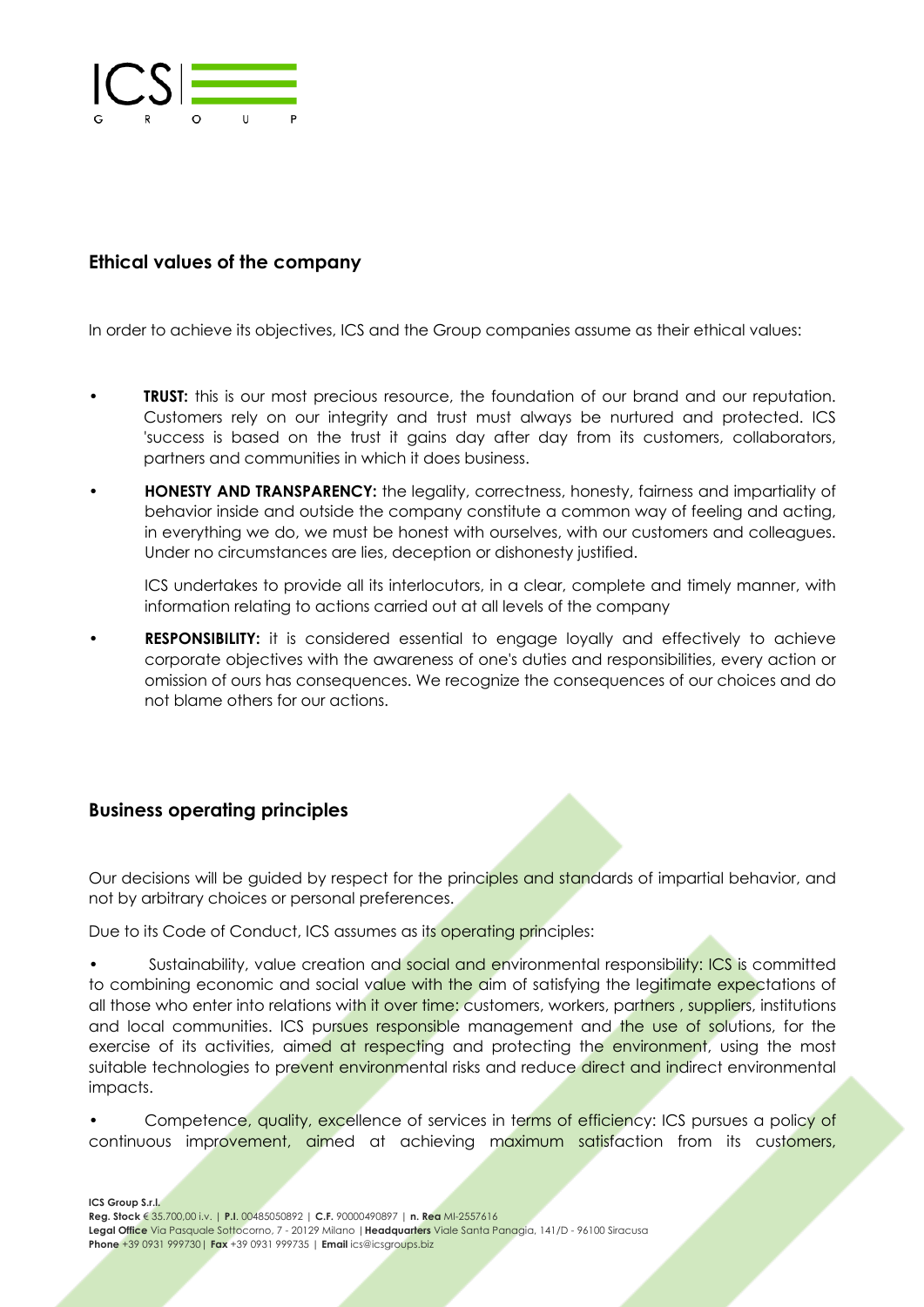

guaranteeing a high level of service through the professionalism and preparation of the staff ; through the assurance of constant quality standards, the prevention of errors, the management of unexpected events, the systematic listening of customers; The continuous improvement of business processes through personalization, clarity of language, continuity; ICS undertakes to quickly pursue the objectives set by introducing the principle of optimization, in the management of human resources, time, financial and technological resources, in addition to innovation and continuous improvement, in each activity;

• Reliability and confidentiality: in ICS, daily action aims to provide a unique and reliable response to customer expectations, the actions, operations and, more generally, the behaviors of ICS are inspired by compliance with the laws and regulations in force in all the countries in which the ICS Group operates, with maximum transparency, fairness and reliability. In the management of the activities, the Recipients are required to make information transparent, truthful, complete and accurate and to safeguard the information assets of each Customer and guarantee the confidentiality, in every phase of the communication development process, of the personal data in their possession. Administrators, employees and collaborators are required to use the data exclusively for purposes related to the exercise of their respective duties, observing the security measures adopted. ICS guarantees respect for people's privacy.

• Equity, involvement and enhancement: ICS is committed to enhancing the experience and developing the skills of all workers, to promoting cooperation and the exchange of knowledge, so that work is a source of satisfaction, pride for people as well as a relevant factor for the success of the business. We want to reward behaviors consistent with the mission and values. ICS intends to promote, through the culture of dialogue, the dissemination of information and the spirit of belonging to a single and integrated group.

# **Addressees of the Code of Conduct**

This Code is addressed to the corporate bodies and their members, to the management, to the workers, to the external collaborators, to the consultants, freelancers, to the agents, and to any other person who can act in the name and on behalf of ICS and who in various capacities and with different responsibilities they achieve, directly and indirectly, the purposes of ICS, in general, to all those with whom ICS and the other Group companies and / or divisions come into contact during their business.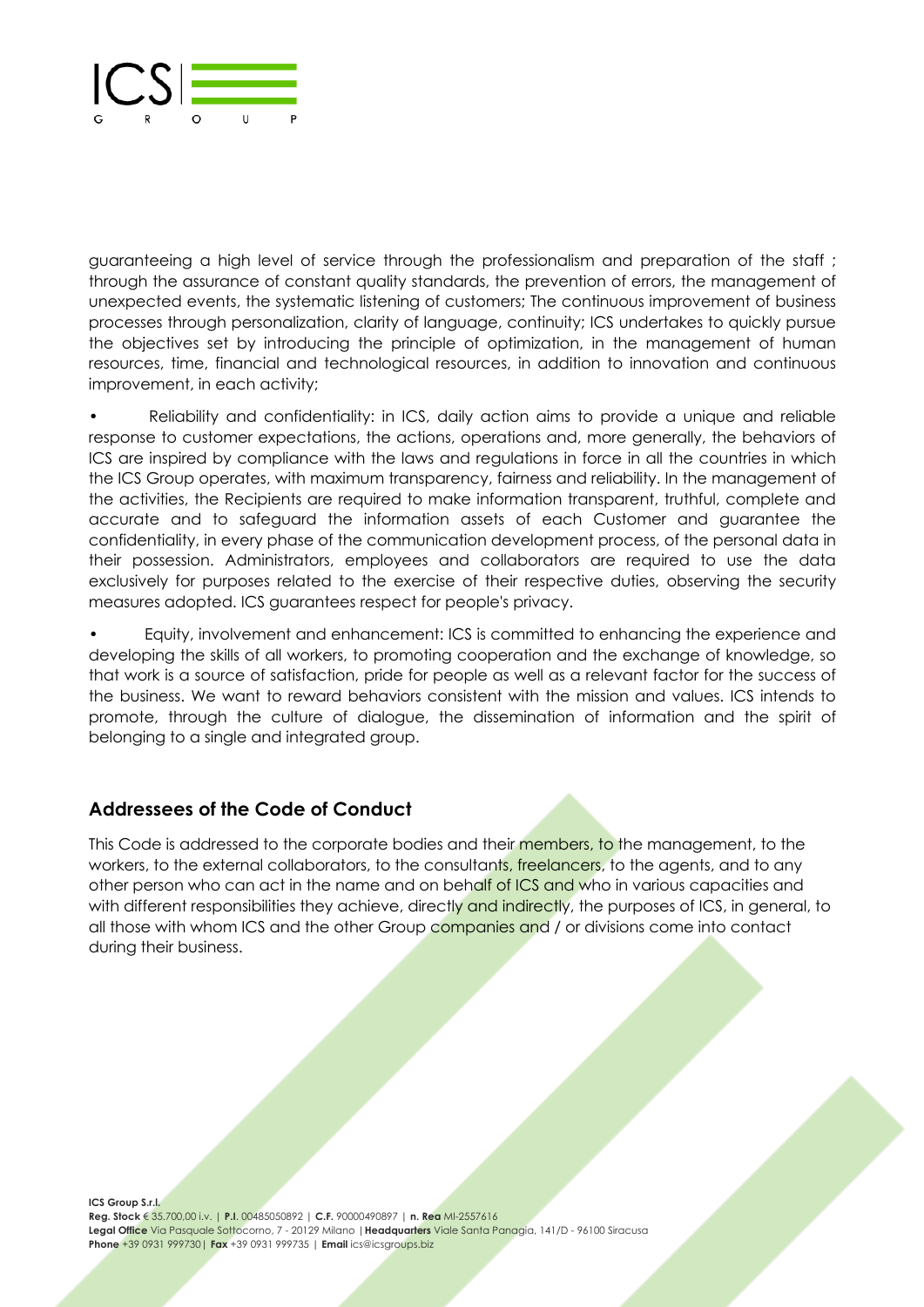

# **Applications and obligations of the Code of Conduct**

The directors, managers, managers of ICS and Group companies and departments, build relationships based on trust, to this end they inspire daily behavior to comply with the rules contained in this Code and to standardize their activities with values of loyalty, honesty and good faith, fairness, integrity.

All powers regarding the dissemination and implementation of this Code are reserved to the Board of Directors, which appoints a chief compliance officer and a chief operating officer for each affiliated company.

It is the responsibility of each Recipient to read and understand the Code and undertake to respect its principles. Recipients are required to participate in integrity training courses periodically organized by ICS. Managers in turn must ensure that all employees subordinate to them have been properly trained, have fully understood the Code and are able to comply with it.

ICS is committed to ensuring a culture in which integrity and professional ethics issues can be raised and discussed openly.

Assistance and support are available to Recipients in order to understand the Code and help make the right choice when ethical dilemmas are to be addressed.

If Managers are directly or indirectly aware of violations of the Code or indications of violations of the Code, they are obliged to notify the chief operating officier who, in turn, has the obligation to submit the matter to chief compliance officer. The chief compliance officer will be able to resolve the opening of a proceeding or the filing of the complaint.

Employees and / or collaborators are encouraged to openly report and report in the event of any doubt or suspicion of violation of the Code. ICS ensures that no one will suffer retaliation or unpleasant consequences for requesting assistance or reporting a violation of the Code. Disciplinary measures will be imposed against retaliation against employees who have reported a violation in good faith.

Any breach of the Code, however slight, can damage the reputation and the ICS brand.

Any violation of the provisions of the Code constitutes non-fulfillment of the obligations of the employment relationship and / or disciplinary offense, likewise compliance with the principles of this Code constitutes part of the contractual obligations assumed by collaborators, consultants and other subjects in business relationships with the Group companies, any violation of the provisions contained therein could constitute a breach of the contractual obligations assumed, with any legal consequence with regard to the termination of the contract or the assignment conferred, and the compensation for the consequential damages.

Violations of the Code will result in disciplinary action, including dismissal, and prosecutions in the event of serious violations.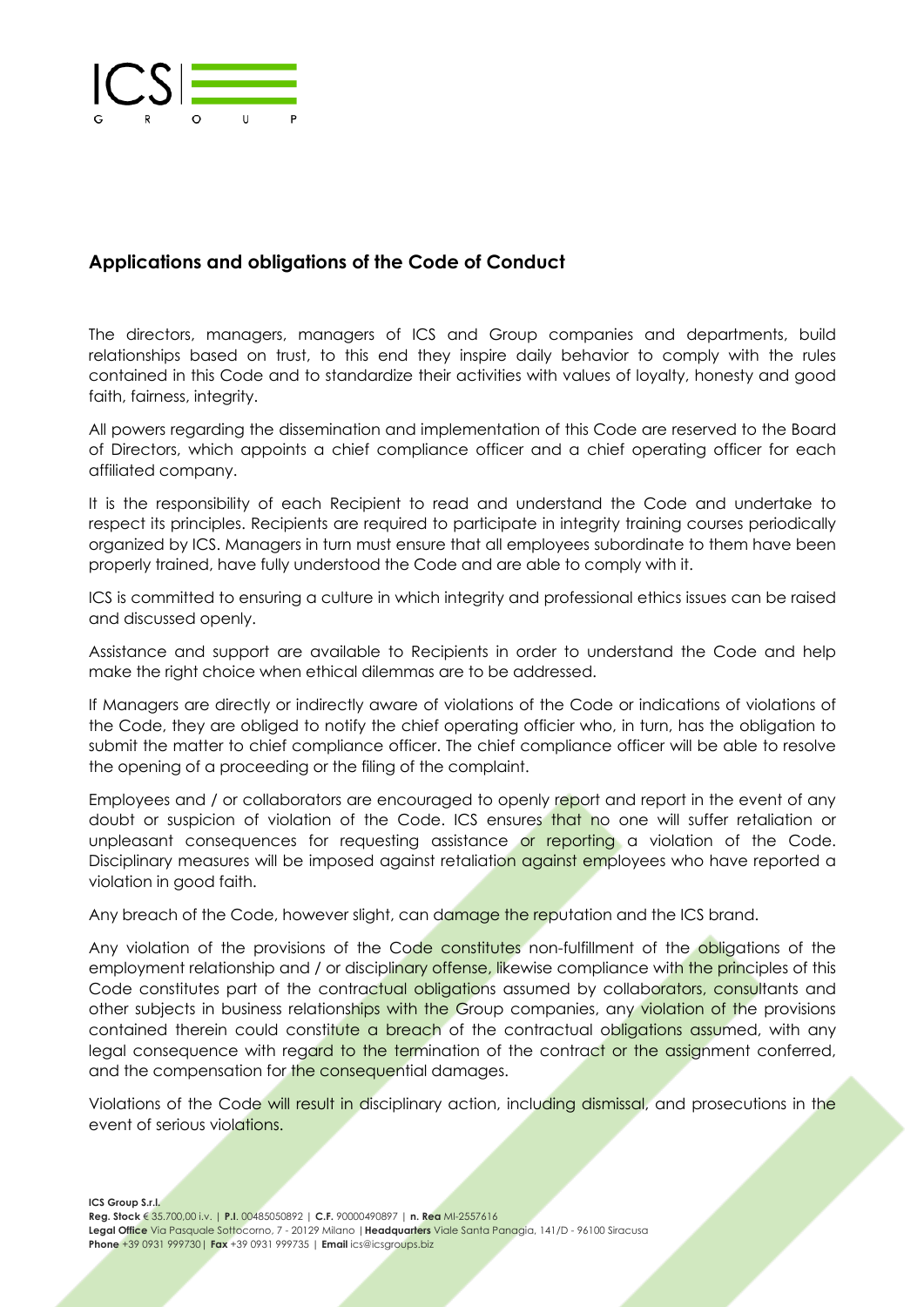

In case of doubt about the meaning of the Code or its application in specific circumstances, employees and / or collaborators should discuss it with their supervisor or manager.

If it is not possible or appropriate for an employee to raise the matter with their manager of reference, they can still contact the ICS chief compliance operating or chief compliance officer.

Employees who notice a violation or a suspected violation of the Code are urged to report to the ICS chief compliance operating or chief compliance officer.

Chief Compliance Operating and Chief Compliance Officer may be contacted by current or former ICS employees and / or collaborators, by customers or suppliers, and by third parties involved in matters relating to the Code of Conduct, by email at: chiefcomplianceofficer @ icsgroups .biz.

Communications made to managers are treated confidentially and are reported to the chief compliance operating, which respects, when requested, the anonymity of the informant.

When the chief compliance operating or the chief compliance officer is contacted in relation to the Code, the information provided is kept confidential and used exclusively in response to or in connection with the matter raised. People who report are encouraged to provide their name and personal details, but they can also choose to keep their identity confidential.

Suspected violations of the Code which are brought to the attention of the chief compliance operating or chief compliance officer are subject to impartial investigations. When deemed appropriate, the outcome of the investigation is communicated to the person who made the complaint or reported the matter.

Conflicts of interest, or the appearance of a possible conflict of interest, must be avoided. Recipients are expected to report to the Chief Compliance Operating or to the Chief Compliance Officer as soon as they realize that their personal interests or those of their close relatives or friends may conflict with the interests of ICS.

A conflict of interest arises when the opportunity of a Recipient's personal profit can interfere with his judgment, objectivity, independence and loyalty to ICS.

The same principle applies when relatives or close friends of a Recipient hold an activity or interest that conflicts with ICS.

Conflicts of interest can present themselves in many ways. In case of doubt, the Recipients should request assistance.

Recipients must immediately make a written declaration of any conflicts of interest, deliver it to the chief compliance operating or chief compliance officer and refrain from making any decision about it, for as long as they are involved in a potential conflict of interest.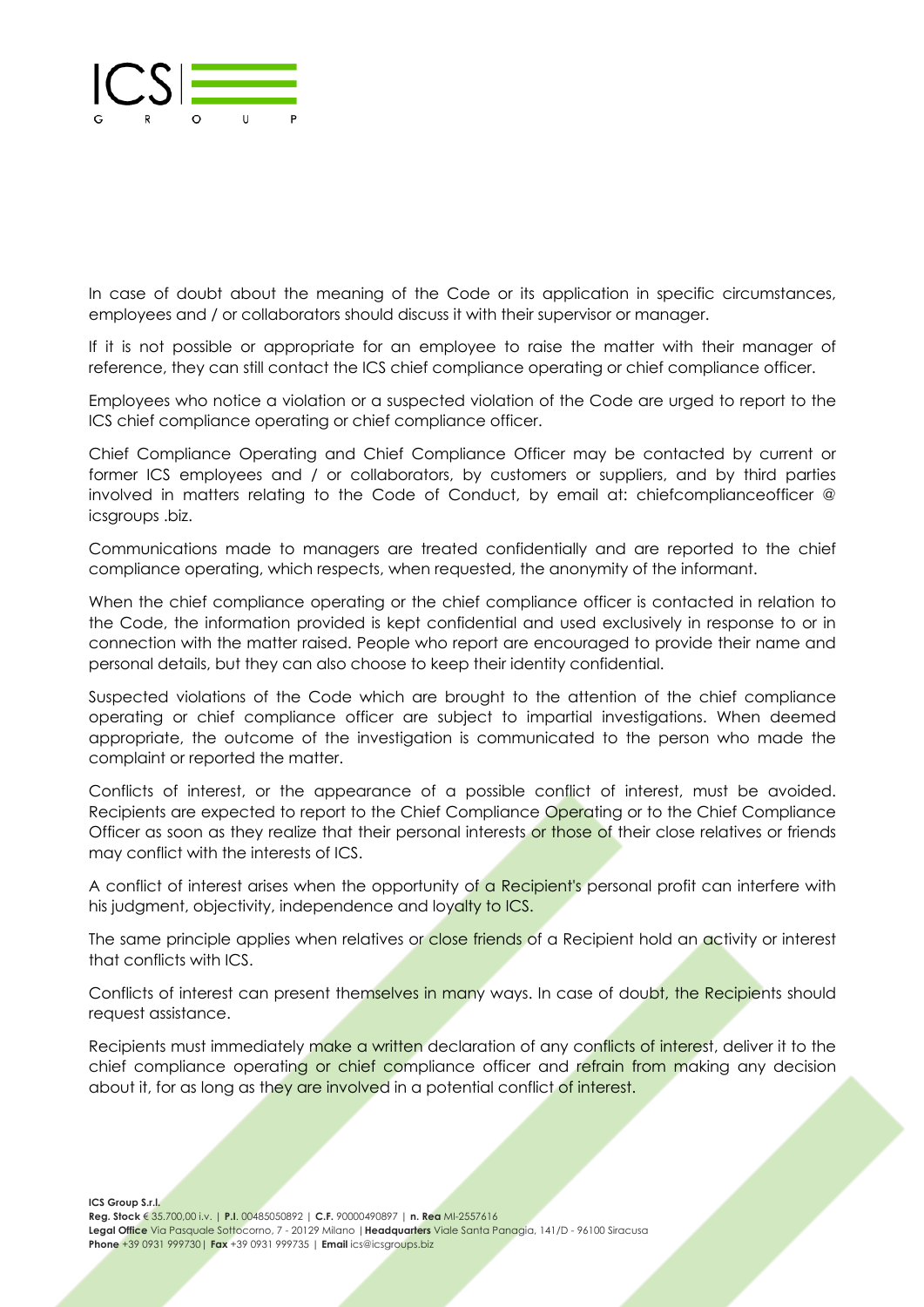

By close relatives of a Recipient is meant: spouse or partner / companion; children, grandchildren; parents and grandparents; brothers Sisters; in-laws / cognate; genera and daughters-in-law; any cohabiting partner of the Recipient.

Some possible conflicts of interest in which the Recipients could be involved, can be resolved following the prior approval and adequate authorization of ICS. These include: serving on the board of directors of a company outside ICS, serving on the board of professional or industry associations, taking on a political appointment at regional or national level.

Accepting a job or job outside the ICS requires written approval from the managing director of the affiliate company. However, working for an ICS competitor is not allowed. Recipients do not use the name and reputation of the ICS Group for personal purposes.

## **Principles of Conduct with Employees and collaborators**

Employees and collaborators operate contributing to the achievement of the corporate purpose with professional rigor, loyalty, honesty and good faith, correctness, commitment and spirit of mutual collaboration. The criteria of collaboration, loyalty and mutual respect must shape the relationships between employees of any level, and between them and third parties, with whom they come into contact due to the work carried out. Every action, operation and, more generally, any activity carried out by employees and collaborators must comply with the rules of transparency, completeness and truthfulness of the information, as well as company procedures.

ICS and Group companies promote the value of the person through respect for physical, cultural and moral integrity, protecting their employees and collaborators from discrimination for reasons of nationality, race, ethnicity, religious belief, political affiliation and union, language, age, sex and sexuality, guaranteeing working conditions respectful of the dignity of the person and in this sense they censure harmful and discriminatory behavior of the person also on beliefs and preferences and expressly condemn any form of psychological, physical harassment and sexual.

In this sense, Employees and / or collaborators must actively contribute to maintaining a climate of mutual respect for each person's dignity and skills.

The staff are asked for information exclusively useful for ascertaining professional and working requirements, in respect of their private sphere. The company, in the employment relationship, enhances the skills, potential and commitment, using clear and homogeneous evaluation criteria.

The ICS Group considers its employees and collaborators as a precious and indispensable resource for its existence and future development. It believes it essential to guarantee uniformity and consistency of management in all the companies and countries in which the Group is present, in compliance with local cultures and laws.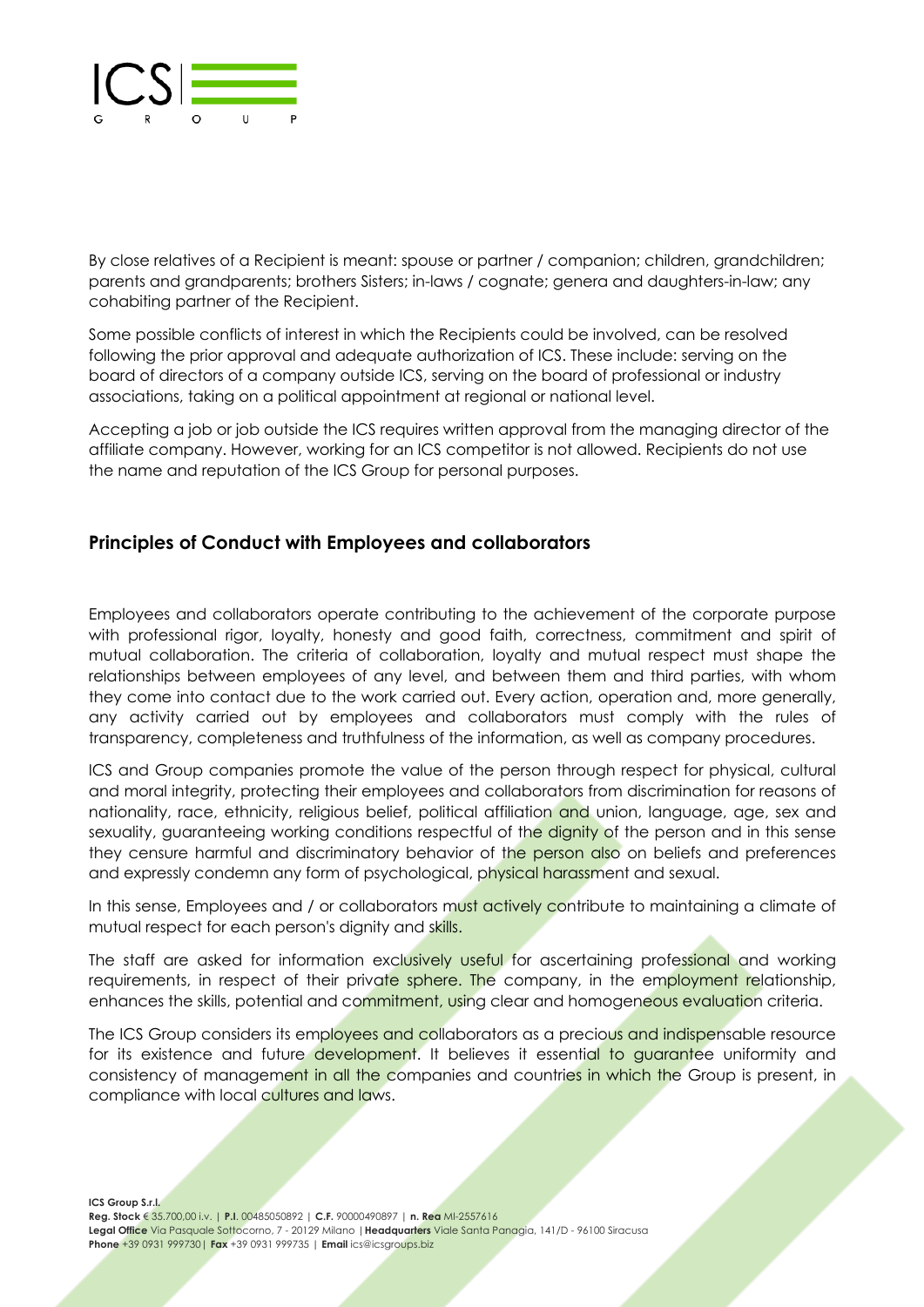

The ICS Group pursues excellence and enhancement of the spirit of innovation, while respecting the limits of everyone's responsibilities and, at the same time, promotes the participation of people in their growth project.

Management and employees are encouraged to take responsibility and work to overcome challenges and achieve corporate goals. The Group's entrepreneurial culture recognizes, promotes and rewards individual proactivity and teamwork.

In order to enhance the skills and competences of its employees, the ICS Group adopts merit criteria and guarantees equal opportunities for all, without any discrimination.

ICS and the Group companies strive to root a culture of worker safety and health within the workplace, promoting awareness of the risks and empowerment of individual behavior. The ICS Group acts towards its employees and collaborators in full compliance with the provisions of the Italian legislation on health and safety at work pursuant to Legislative Decree April 9, 2008 n. 81, and its subsequent amendments and additions, or the local regulations in force in the various countries.

The ICS Group, in compliance with Legislative Decree 196/2003 "Code regarding the protection of personal data" and of individual local laws for foreign companies, protects personal data processed in the context of its business in order to avoid its improper or even illegal use and consequently adopts specific procedures aimed at adequate information to interested parties; to acquire the consent of the interested parties where necessary.

ICS and the Group companies apply and constantly update policies and specific procedures for the protection of information.

Furthermore, each Employee and / or collaborator must conform his behavior to the utmost confidentiality even outside of working hours in order to safeguard the technical, financial, legal, administrative, personnel and commercial know-how of the company.

In addition, all those who, as a result of carrying out their duties, have the material availability of confidential and relevant information, are required to avoid any improper use or undue disclosure of the information. In particular, each Recipient is required to process only the data and information necessary for the purposes of the area in which he carries out his business; to communicate data and information in accordance with current company procedures; to keep the data and information in such a way as to make them inaccessible to unauthorized persons.

Employees must not report on behalf of ICS, discuss or disclose any information regarding ICS to the media, financial analysts, current or potential investors, must not make any public statements on behalf of ICS unless expressly authorized to do so.

Personal opinions on religion and politics, and other sensitive issues cannot be communicated on ICS letterhead, by email or in any other context in which such opinions or materials can be attributed to ICS.

Employees must keep ICS confidential information as well as colleagues' personal data confidential; they must not disclose or discuss any sensitive information relating to ICS financial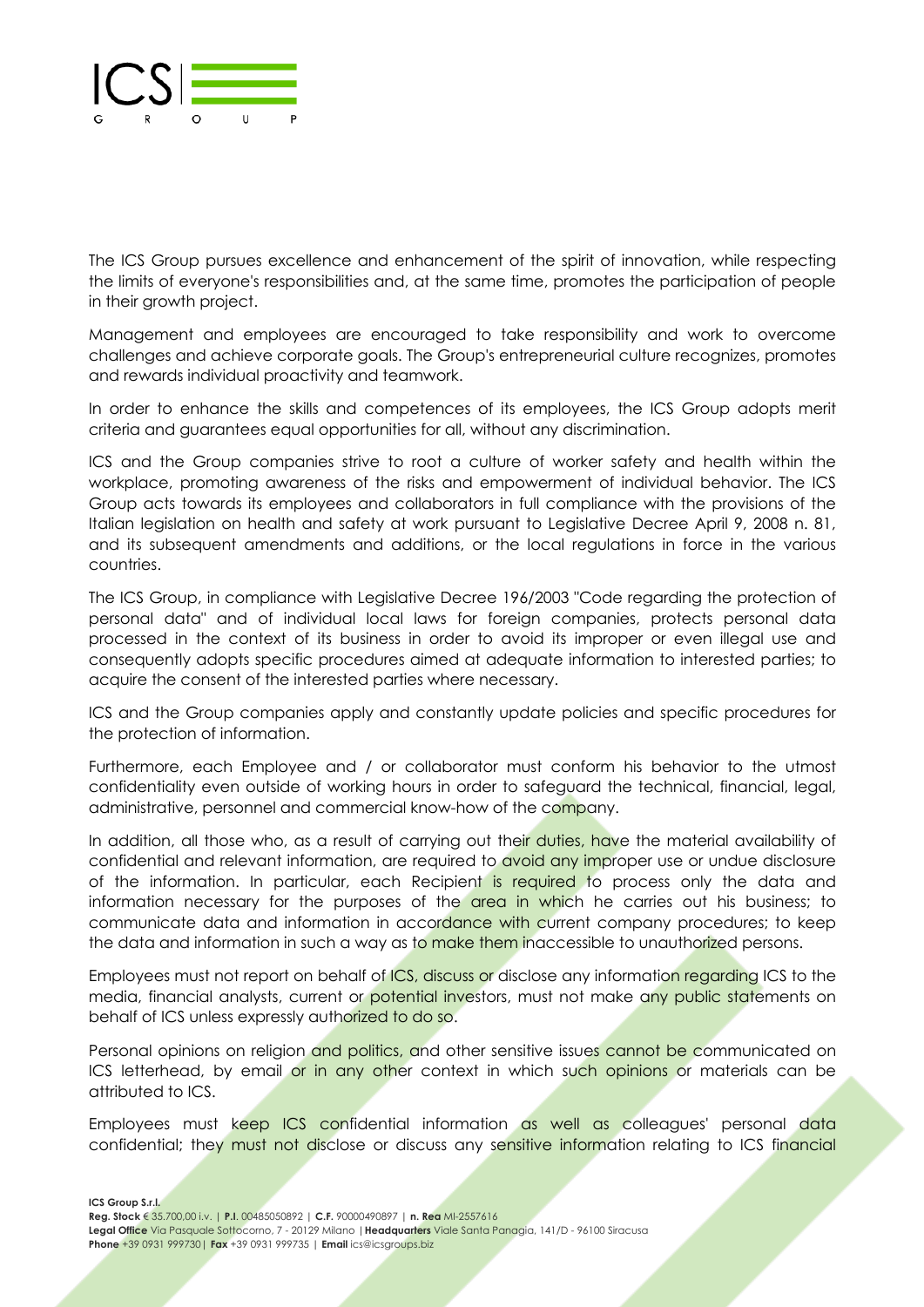

performance, investment, strategies, projects or customers. This obligation also applies after the termination of the employment relationship with ICS.

Employees must not pursue any personal investment or commercial opportunity based on nonpublic information relating to ICS, its customers or suppliers.

Generally, inside information includes non-public financial results, strategic plans currently being defined by the ICS Group, proposals for acquisitions and mergers, potential changes at senior management levels. Assistance must be sought from the ICS Legal Department prior to any transaction that may fall into the above categories.

In the course of its activities, ICS sometimes obtains important non-public information relating to customers or third parties. Employees are prohibited from trading the shares of customers or third parties for as long as they are in possession of such confidential information.

It is forbidden to pass any information of this kind, or to give investment advice to third parties or close relatives on the basis of privileged knowledge obtained during the period of employment at ICS.

The company also protects employees and collaborators from sexual harassment, acts of psychological violence and from any discriminatory or harmful attitude to the person. Any form of abuse, sexual harassment or mistreatment is prohibited. Unwanted sexual advances, requests for sexual favors or inappropriate physical contacts are not tolerated. It is expected that all employees treat their colleagues with respect. Employees must always be honest and respectful in managing relationships with staff members, colleagues and managers.

The hierarchical superior will not ask his collaborators for personal favors or any other behavior not foreseen by the employment contracts and by the rules of this Code.

Each ICS employee is required to operate with the diligence and efficiency necessary to protect and enhance corporate resources, ensuring their use consistent with the company's interest.

Likewise, it is the responsibility of employees and collaborators not only to protect these assets, but also to prevent their fraudulent or improper use, for their benefit, of third parties or even of the Group companies themselves.

All employees and collaborators must avoid situations in which conflicts of interest may arise.

Likewise, they must refrain from personally taking advantage of the position, information and discretion related to their function. All employees and collaborators are required to report potential conflict of interest situations in which they may be involved to their direct superiors.

ICS's image and reputation represent a heritage that employees and collaborators must protect with their behavior in every situation, taking into account the changing social context, technology and new tools available.

Given the freedom of opinion of each employee or collaborator and the choices made by the company, everyone's behavior must conform to the safeguarding of ICS's reputation.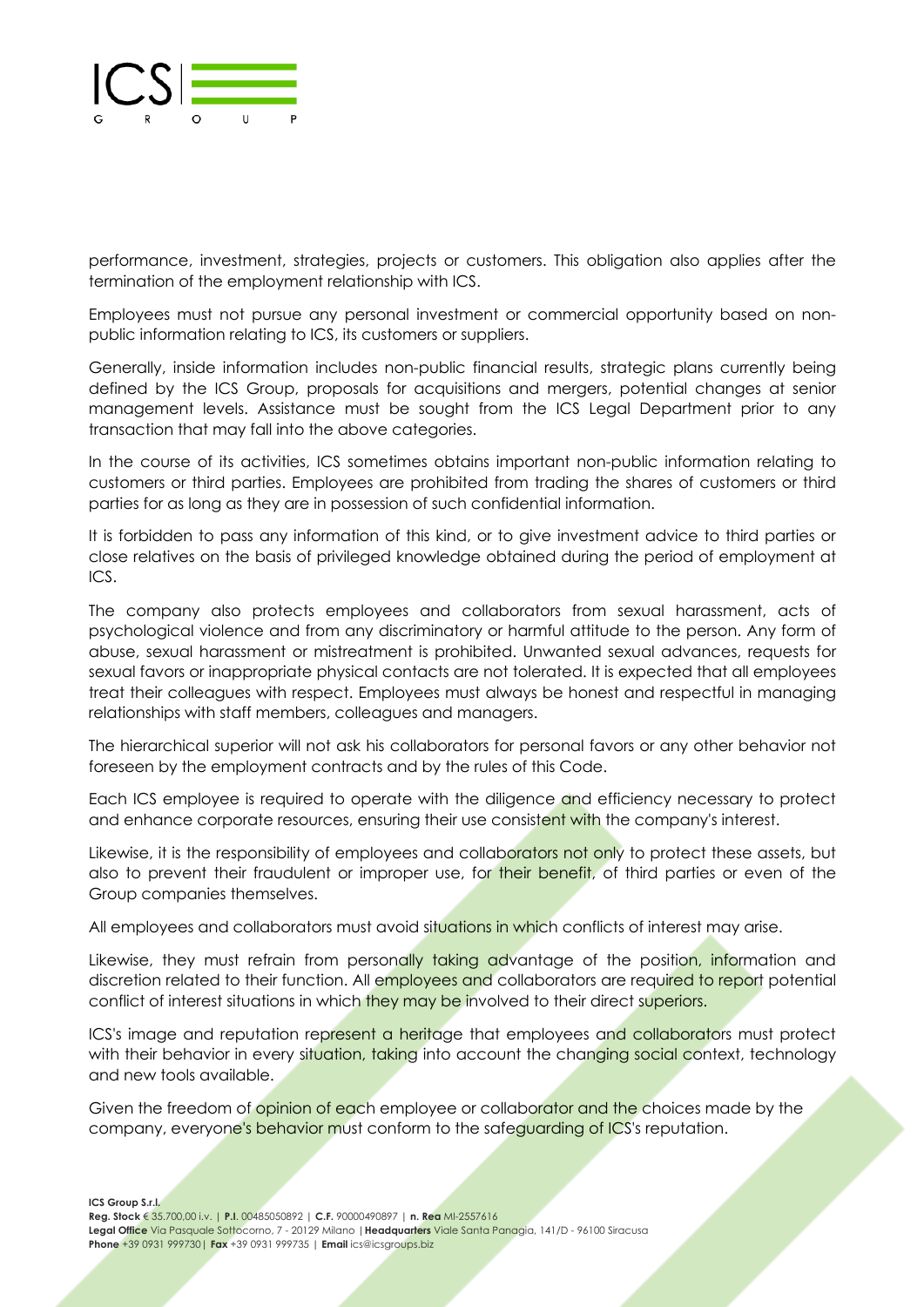

# **Correctness and transparency of accounting and internal control**

The ICS Group, in keeping the accounts, acts in the most rigorous compliance with the applicable legislation, including regulations, relating to the preparation of the financial statements and more generally to the mandatory administrative and accounting documentation.

Accounting records of management events, company information and data provided to third parties are carried out according to criteria of transparency, correctness, accuracy and completeness.

All records are kept in accordance with applicable laws and ICS Group policies.

The Recipients are required, as far as they are competent, to actively collaborate in the correct and effective functioning of the internal control system.

The company functions in charge are guaranteed free access to data, documentation and any useful information for carrying out the control activity.

#### **Relations with third parties**

The ICS Group is particularly careful to develop a relationship of trust with all its possible interlocutors.

In carrying out its activities, ICS and the Group companies comply with the principles of loyalty and fairness, requesting all those who work on their behalf honest, transparent and compliant behaviors, not tolerating corrupt and / or collusive conduct, nor favoritism not due.

Employees, collaborators, or anyone acting on behalf of ICS, in carrying out any activity connected to ICS or other companies belonging to the Group, are prohibited from giving / offering and / or accepting / receiving gifts, benefits and / or any other utility, personal and otherwise, except for gifts of moderate value attributable to normal courtesy relations or commercial practices.

#### **Relations with customers**

The relationship with the customer must encourage, as far as possible and in compliance with company procedures, maximum customer satisfaction.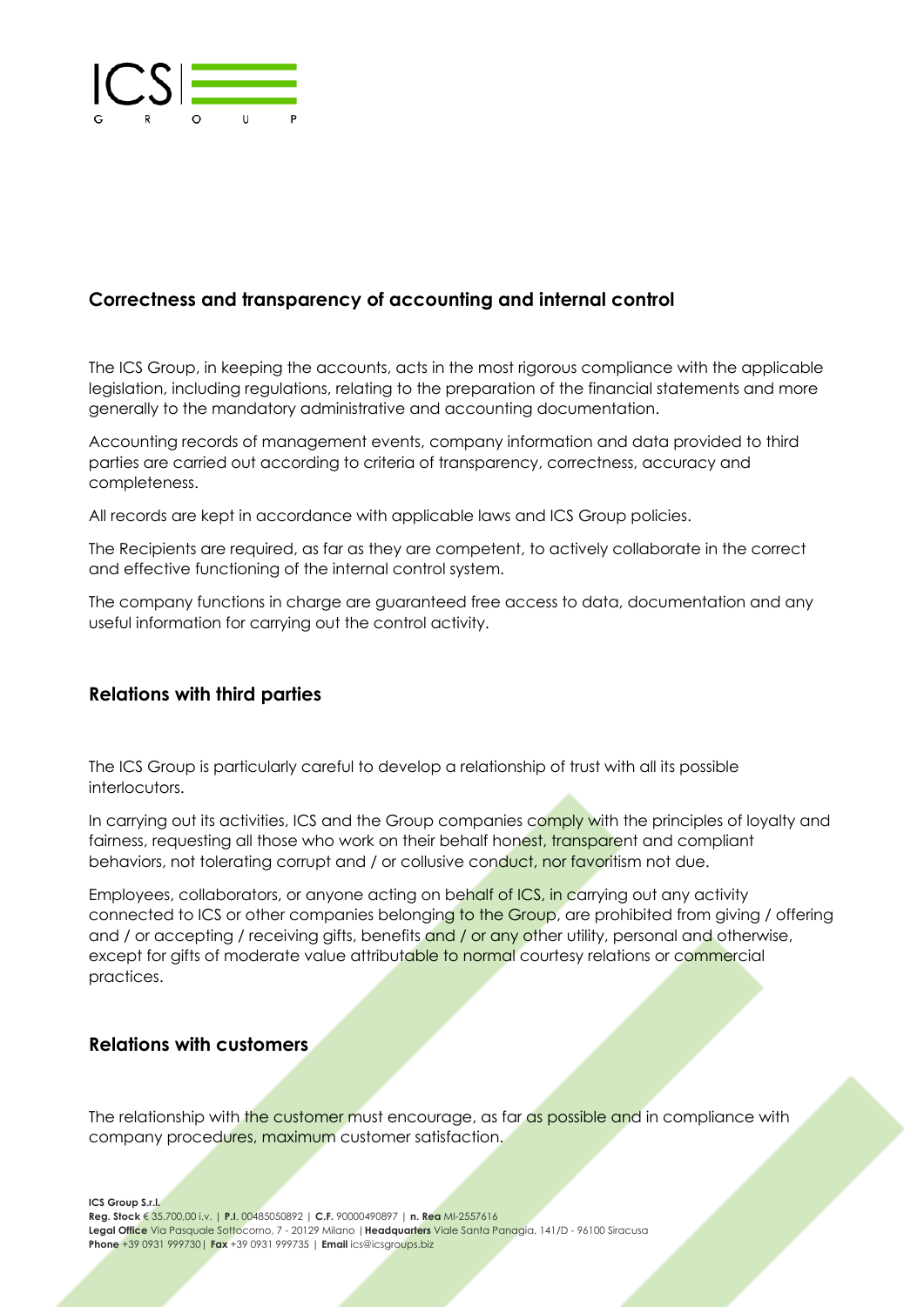

ICS works to achieve the highest possible level of service in all its areas of competence, compatibly with the different territorial characteristics and with the rules issued by regulatory bodies.

ICS bases its relationship with customers on availability, respect, courtesy, participation and is committed to their satisfaction. Recognizing the value of listening and dialogue, it establishes tools and channels aimed at ensuring customers the timeliness and quality of information and communication

Customers must be given complete and accurate information on the services provided to them so as to allow them to make informed choices, so as not to overlook any element relevant to the decision for the current or potential customer;

ICS and the Group companies guarantee adequate quality standards for the services offered and are committed to periodically monitoring the quality of the services produced.

ICS is committed to being respectful of the privacy provisions.

ICS, aware of the differences between the markets in which it operates, guarantees correctness in contracts and commercial relations.

ICS promotes dialogue and collaboration with customers and favors the non-judicial resolution of possible disputes, promoting conciliatory procedures to prevent judicial disputes between the company and the customer.

## **Integrity of services**

All ICS services must be undertaken professionally and honestly in accordance with agreed standards, methods and regulations. ICS maintains its independence of judgment and does not yield in the face of pressure or incentives to distort any decisions or to alter the results of its investigations, certifications, verifications or tests. All decisions must be properly documented and no false reports or certificates must be issued.

All decisions and results must be carefully documented and must not be modified improperly. Decisions and opinions issued by ICS are based on true and accurate job files and on reports of the activities maintained in accordance with the policies of the ICS group.

#### **Relations with suppliers and external consultants**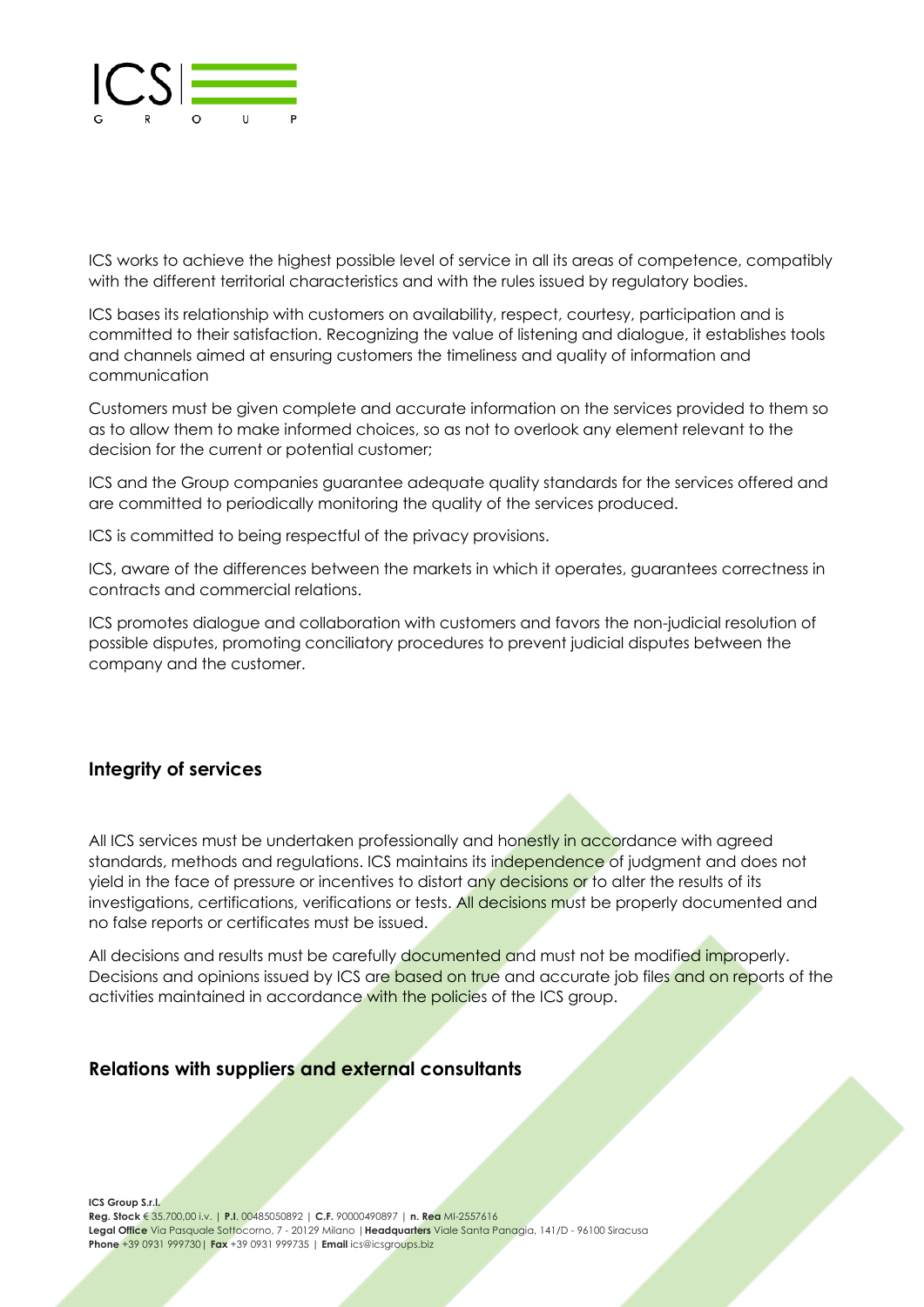

The conduct of ICS in the procurement phases of goods, services and works is based on the search for quality of services, competence / professionalism, respect for the environment and social responsibility, according to the rules dictated by specific regulations, procedures and certifications; the selection and qualification criteria of suppliers are based on fairness and fairness.

In the choice of suppliers and external consultants, as well as in the determination of the conditions of purchase of goods and services, or in the assignment of professional assignments, the Recipients must try to obtain the maximum competitive advantage for the Group, selecting the supplier or consultant who is able to provide goods and services of the required quality on the most convenient terms and conditions.

ICS is committed to developing cooperation relationships with suppliers based on communication aimed at the mutual exchange of skills and information and which favors the creation of common value.

The stipulation of a contract with a supplier must always be based on extremely clear relationships, avoiding, where possible, the assumption of contractual obligations that involve forms of dependence for the contracting supplier or for the company of the ICS Group involved.

Compensation and any amount paid to suppliers and consultants for supplies and professional assignments must be in line with market conditions and adequately documented.

The management of contracts with suppliers is based on fairness, avoiding any possible form of abuse.

ICS undertakes to supervise, in the forms and ways provided for in the contracts, to preserve the health and safety of the workers of the companies involved in their supplies. ICS ascertains that the requirements of these companies correspond over time to those required by the company qualification procedures and systems.

ICS avoids any gift and receipt of gifts that can even be interpreted as exceeding normal commercial courtesy practices or in any case aimed at acquiring preferential treatments for themselves or for the Group companies.

Those who receive gifts or other utilities other than those of modest value and in the context of an ordinary commercial courtesy practice, must inform the reference Director who will return them or donate them to charity in accordance with the specific company provisions on the matter.

#### **Relations with the public administration**

Relations with the public administration are exclusively those instrumental to obtaining authorizations that may be necessary for the performance of the company activity, aimed at assessing the implications of laws and regulations with respect to company activities, those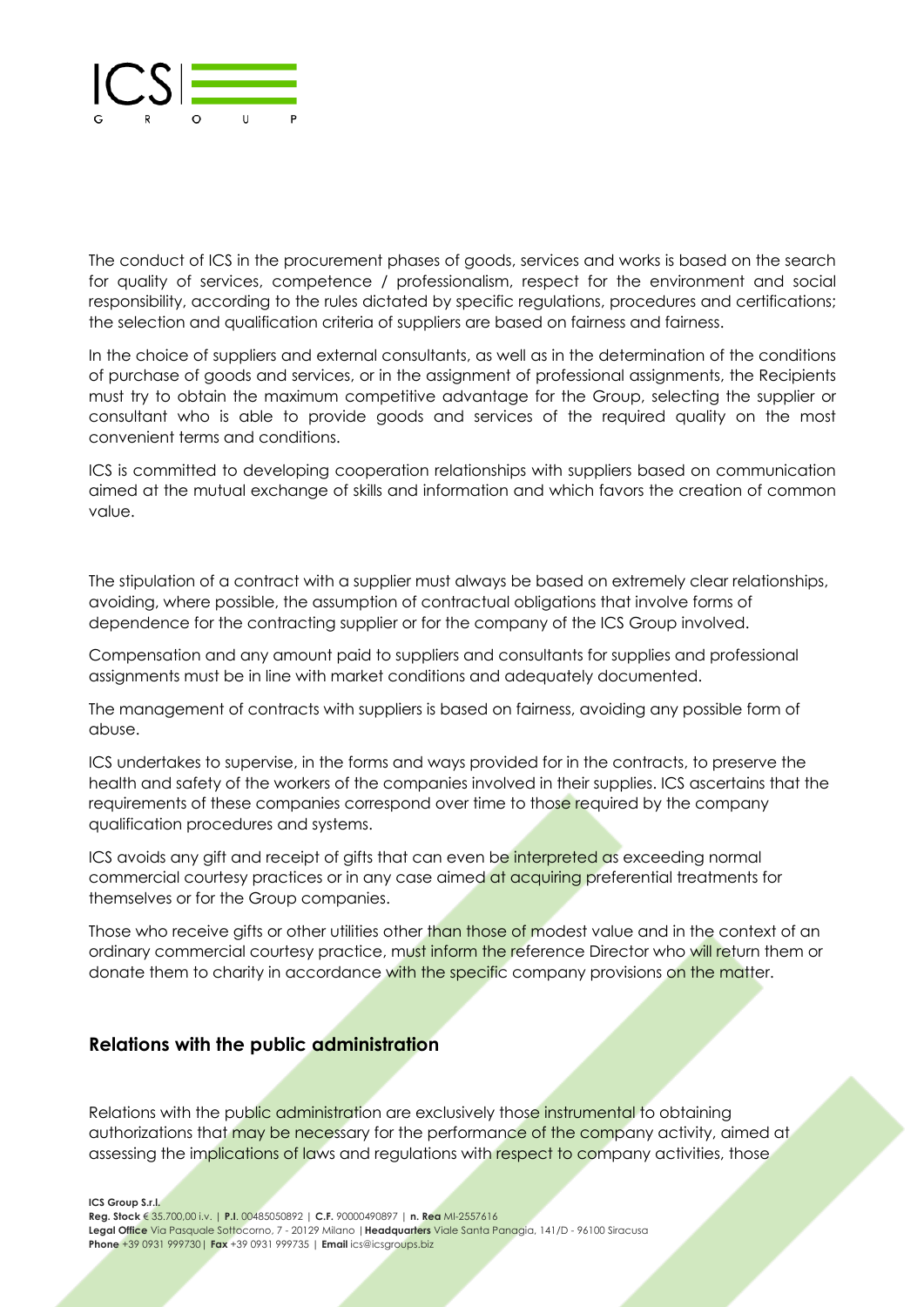

necessary in response to requests made to ICS and / o to Group companies from the public administration, in carrying out its institutional activity.

Relations with the public administration must always be clear, transparent and correct and such as not to be susceptible to ambiguous or misleading interpretations.

In particular, the Recipients must not try to improperly influence the decisions of the public administration by offering money or other utilities, such as job or commercial opportunities that could benefit public officials or persons in charge of a public service, as well as their family members.

ICS and Group companies cannot make direct or indirect contributions of any kind or allocate funds to support public entities belonging to the public administration, except as permitted and provided for by the laws and regulations in force and on condition that they are regularly

approved by the competent corporate functions, which are regularly documented from an accounting and management point of view, which do not place any of the Recipients in a position of conflict of interest.

## **Relations with the judicial authority and other institutional authorities**

The management of relations with the judicial authority and the other institutional authorities is reserved for the corporate functions proposed for this.

The Recipients are required to ensure maximum availability and collaboration towards the judicial authority and / or the other institutional authorities during any checks or inspections they organize.

The Recipients who, for facts related to the employment relationship, will be subject, also in a personal capacity, to investigations and inspections or will receive comparative mandates, and / or those who have been notified of other registered judicial checks inform the Supervisory Body of ICS o the competent control body of the other Group companies.

## **Relations with political and trade union organizations**

The ICS Group contributes to the economic well-being and growth of the community in which it operates.

To this end, the ICS Group conforms, in carrying out its activities, to respect local and national realities, promoting dialogue with trade unions or other associations.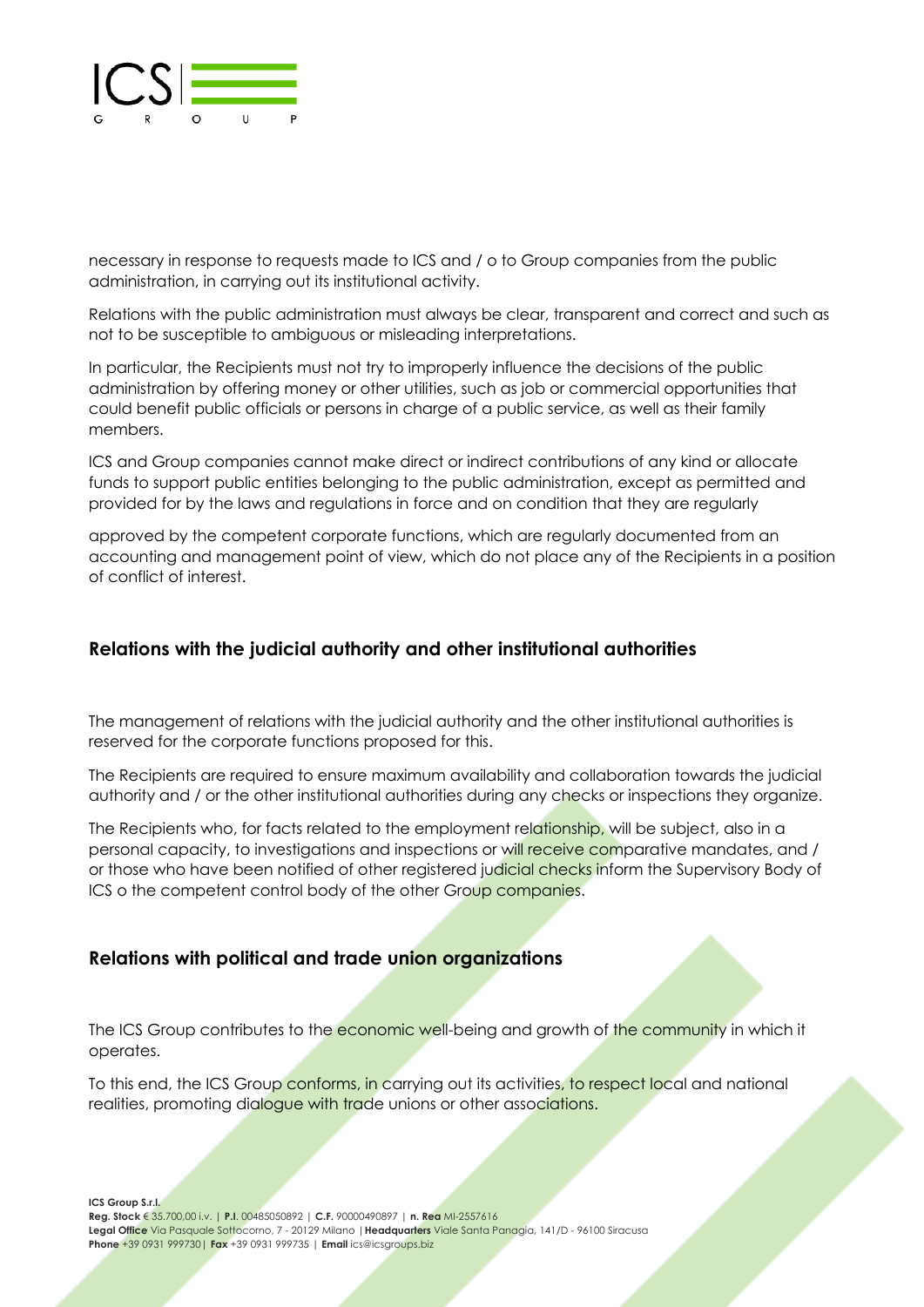

ICS and the Group companies base their relations with political parties or their representatives or candidates on the most rigorous compliance with current legislation.

Recipients are prohibited from promising or disbursing payments or benefits of any kind, in the name and / or on behalf of the ICS Group, in favor of political and trade union organizations or their representatives, ICS does not make contributions of any kind to political parties and to candidates in the elections and refrains from any undue form of pressure on public representatives to obtain advantages for the company.

#### **Relations with other interlocutors**

The relations of the ICS Group with private entities, such as non-profit organizations and other nonprofit entities, must be inspired by the strictest compliance with the applicable legal provisions and cannot, in any way, compromise the integrity and reputation of the ICS Group.

The taking on of commitments and the management of relationships, of any kind, with private entities, are reserved exclusively to the corporate functions assigned to it and to the personnel authorized to do so according to the system of delegations and company procedures.

#### **Sponsorships**

ICS and the Group companies can adhere to sponsorship requests for events that offer guarantees of quality and seriousness.

Sponsorships may concern social, environmental, sports, entertainment and art issues.

In support of social and cultural initiatives, ICS follows a specific procedure, taking into consideration only initiatives consistent with its strategic objectives, with the principles of environmental and social responsibility, with the guidelines adopted by the Board of Directors.

#### **Relations with members**

The ICS Group endeavors to ensure that equal treatment is recognized for all shareholders, all substantive and procedural correctness criteria are respected, according to established rules of conduct.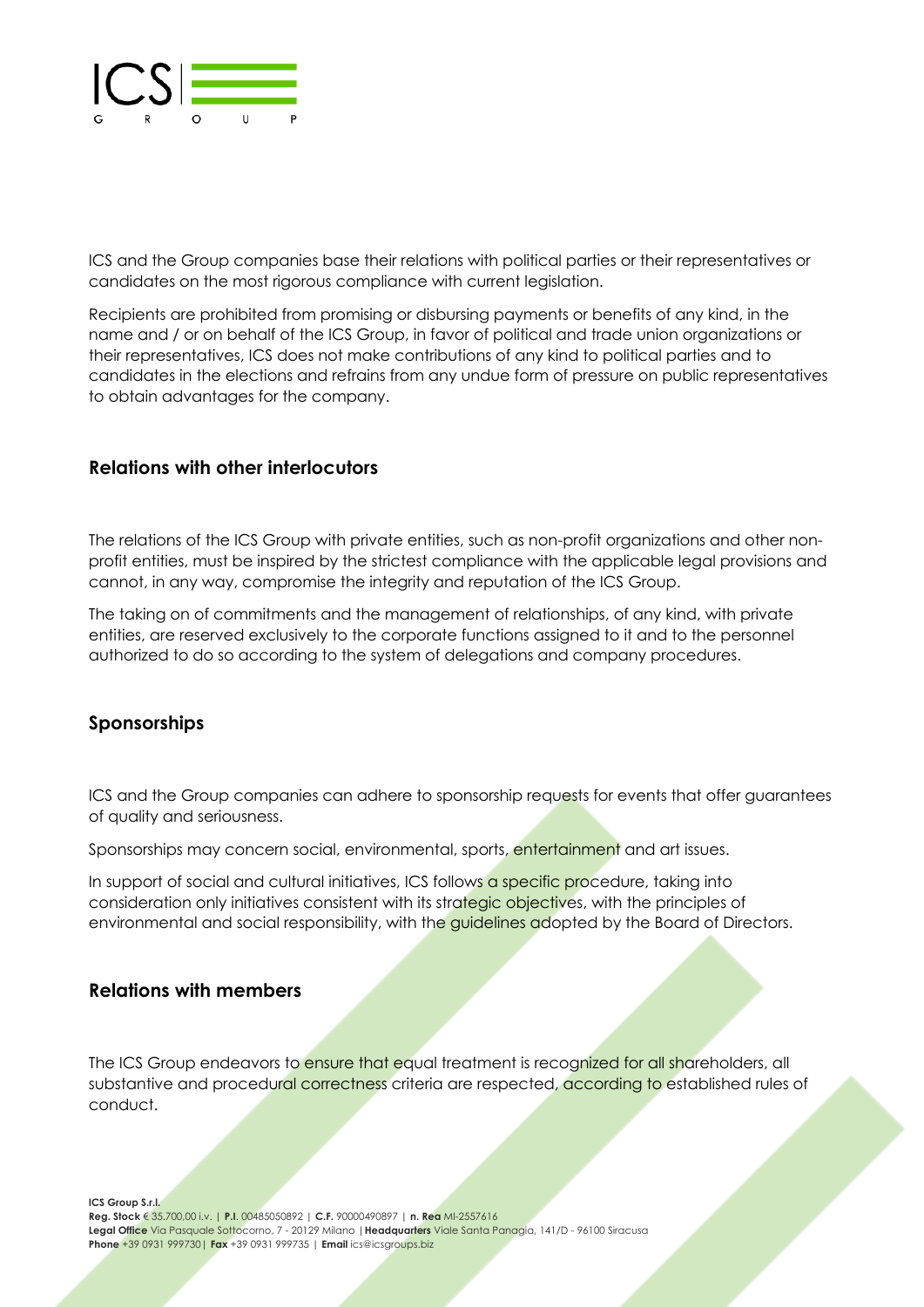

The advantages deriving from belonging to a group are pursued in compliance, in addition to the applicable legislation, of the interest of each company in profitability and in the creation of value for members.

ICS is committed to creating medium to long-term value for its members, with effective control of corporate risks, with socially responsible management of the business fields in which it operates and with the continuous commitment to management efficiency, for the safe and efficient use of capital and for the protection of corporate assets. ICS is aware of the importance of establishing a relationship of trust with members with behaviors inspired by transparency and continuous, timely and clear communication.

## **External communications**

Any external communication of documents and information regarding the ICS Group or other subjects with whom ICS spa and the companies of the Group relate, must take place in compliance with the laws, regulations and professional conduct practices in force.

In any case, the disclosure of any confidential information acquired in carrying out company activities is prohibited; the disclosure of false or tendentious news concerning the ICS Group or other subjects with whom ICS and the companies of the Group interact in carrying out their activities; any form of pressure aimed at the acquisition of favorable attitudes by the communication / information bodies to the public.

To ensure completeness and consistency of the information, the relationships of ICS and the Group companies with the public information bodies are reserved for the functions in charge.

## **Intellectual property**

ICS protects its intellectual property and respects the intellectual property of others.

Through the work and innovation skills of its employees, ICS generates high-value ideas, services, commercial procedures and strategies. This intellectual property plays a central role in creating a competitive advantage and must be protected against disclosure and misuse.

The intellectual property of ICS can be manifested in various forms, including procedures, projects, methods, operational procedures, commercial and market strategies, customer-related information, cost models and tariffs. Employees must not disclose, copy or use this intellectual property in any way except for the purposes for which it was conceived.

Employees need to take equal care when it comes to customer intellectual property.